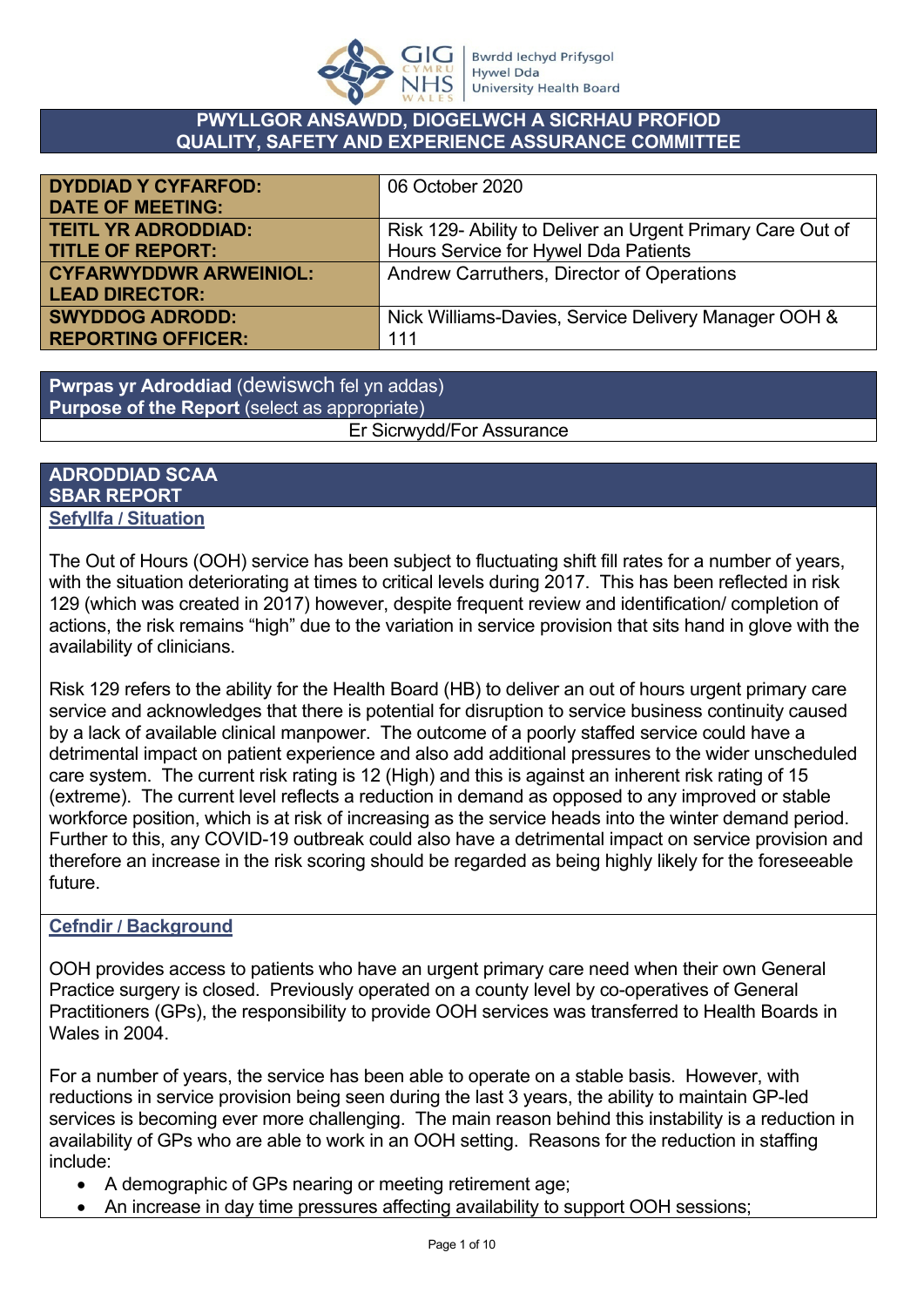- Changes to Income Tax and National Insurance status providing a threshold for GPs to work within (before tax and NI contributions affect earning power);
- National Service changes such as 111;
- A perceived lack of willingness to work more cohesively with the HB management on pursuit on population health goals.

It should be noted that these are issues being experienced by OOH and primary care services throughout Wales and for this reason, there is an awareness of the staffing profile and associated risks held by Welsh Government (WG) and this has previously been communicated internally at various planning meetings; especially in the run up to the winter period of 2019/20. As the service moves into the 2020/21 winter period, many of these issues remain a relevant influence on the OOH staffing model.

Despite some small increases in the numbers of non-medical clinicians (and a short-lived increase at the start of the pandemic), the service remains almost exclusively a GP-delivered model, with some supplementary support by advanced nurse and paramedic practitioners. Given these colleagues are often working alone; it is not possible to state that the service is operating a multi-disciplinary team. However, in terms of service resilience and redesign, the need to develop such a model is clear.

As a part of the Executive Priorities for transformation in 2019/20, OOH had been assigned a working group to look at modernisation of the service and its clinical model. Substantially affected by the COVID-19 pandemic, this work is yet to reconvene although the need to develop a workforce plan (which encompasses the UHB's need and not solely OOH requests) remains the imperative.

# 111

The 111 service is the "front end" single point of contact for patients who wish to access primary care services when their main surgery is closed. The Wales Ambulance Service Trust (WAST) provide the initial service with call handling and initial triage stages being completed outside of the Health Board. Approximately 40% of demand is streamed away into other services by the 111 service. The remainder, during the OOH period, is transferred via the clinical systems to the UHB OOH service, for action.

Where required, some significantly unwell or potentially complex presentations, along with some low acuity issues can be dealt with by the Clinical Support Hub (CSH). The CSH is composed of senior decision makers, predominantly GPs and Advanced Pharmacists working as a virtual extension to the national 111 service. In terms of governance, these individuals are employed via Swansea Bay University Health Board (SBUHB), whilst operating under a memorandum of understanding as part of the wider collaborative approach to the provision of the 111 service. This approach to regional working is to be commended and is supporting a route to establishing new and innovative ways of working, capturing and deploying ever decreasing resources for the wider benefit of the West Wales population and not only for HDdUHB.

Members need to be aware that when a concern is raised with the "111" service, there are a number of avenues which need to be considered in order to understand at which stage (and within which organisation) an incident occurred.

## Performance monitoring - Local and All Wales data submissions.

There are national IT issues affecting the ability of OOH services who operate within the 111 system to enable full end-to-end reporting. This has been escalated on several occasions, most recently by the Service Delivery Manager (SDM) to members of Welsh Government and to other operational leads on 27<sup>th</sup> August 2020. A working group will now be convened in order to revisit the reporting issues and also to develop an interim process to enable some assurance to be provided on a national level.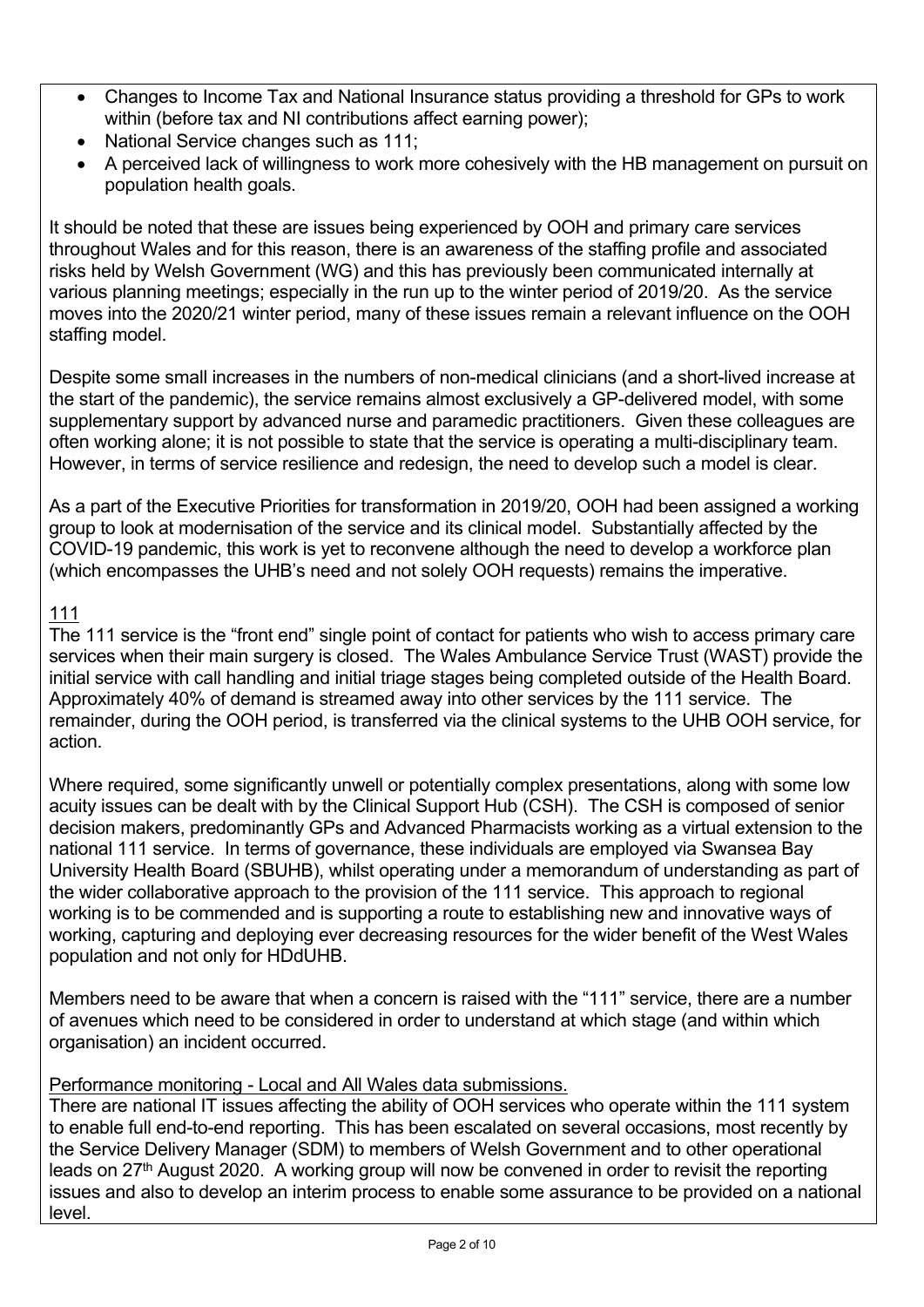However, the service is able to monitor performance internally and this is reported at both Board Integrated Performance Assurance Report (IPAR) reviews , in addition to monthly Joint Operations Group meetings.

### **Asesiad / Assessment**

#### Current service provision.

In 2019/20, the combined elements of the 111 and OOH service pathway dealt with in the region of 60,000 contacts. With approximately 40% (24,000) being supported by 111, approximately 36,000 calls were dealt with by the OOH service across the UHB. As can be expected, demand is far higher during the winter period in line with wider unscheduled care pressures. This has traditionally coincided with increased pressure in relation to service capacity and has become more prevalent since 2017. Also, to be expected in line with geographical population, Carmarthenshire is the busiest county followed by Pembrokeshire and Ceredigion respectively.

Between 1<sup>st</sup> January and 31 August 2020, the service has undertaken 27,500 consultations with an additional 11,000 cases being signposted to other services by the 111 pathways.

To manage this demand, the OOH service currently operates from five bases throughout the UHB; Bronglais General Hospital (BGH) and Llynyfran Surgery in Ceredigion, Withybush General Hospital (WGH) in Pembrokeshire and Glangwili General Hospital (GGH) and Prince Philip Hospitals (PPH) in Carmarthenshire. The bases (with the exception of Llandysul) are all co-located with a local Emergency Department (ED) or Minor Injury Unit (MIU). The service is operational between 18:30 and 08:00 hours on weekdays and 24 hours at weekends and bank holidays. Access to primary care services for two-thirds of the working week (115.5 hours) is provided by the OOH service.

In March 2020, a decision was taken to rationalise base cover at 2 of these bases with the sole aim of bolstering the workforce at remaining sites thus maximising service availability and access. This resulted in the Llandysul and Llanelli GP resources transferring to GGH overnight, and the MIU stream in PPH made available for face-to-face contact with patients in place of the OOH GP, the outcome being a more robust overnight provision which in turn has significantly reduced risks. Unfortunately, an increase in weekday support was not seen although this is due to the availability of GPs; not all night working OOH staff have the ability to work in the daytime for a number of reasons, detailed below.

In order to maximise resilience within the current staffing profile as well as to plan for the future, a number of actions have been identified and are already in place. These include:

- Service rotas across the three counties are now managed centrally via the administration team based in Haverfordwest (previously managed in different ways in each county);
- Dedicated GP Advice sessions in place at times of high demand (mostly weekends and as capacity allows);
- Remote working telephone advice clinicians secured where required;
- Additional remote working capacity has been secured to assist clinicians who may be shielding/ isolating to continue to support operational demand;
- Ongoing workforce support from 111 programme team in addressing OOH fragilities is in place;
- Health professional feedback form in use between clinicians, service management and 111 (WAST) leads;
- WAST Advance Paramedic Practitioner (APP) resource continued- to be enhanced for winter 2020 and beyond;
- Ongoing recruitment of clinicians has resulted in 14 appointments (sessional or bank basis) during the previous 4 months, mainly because of opportunities attributed to the COVID-19 pandemic;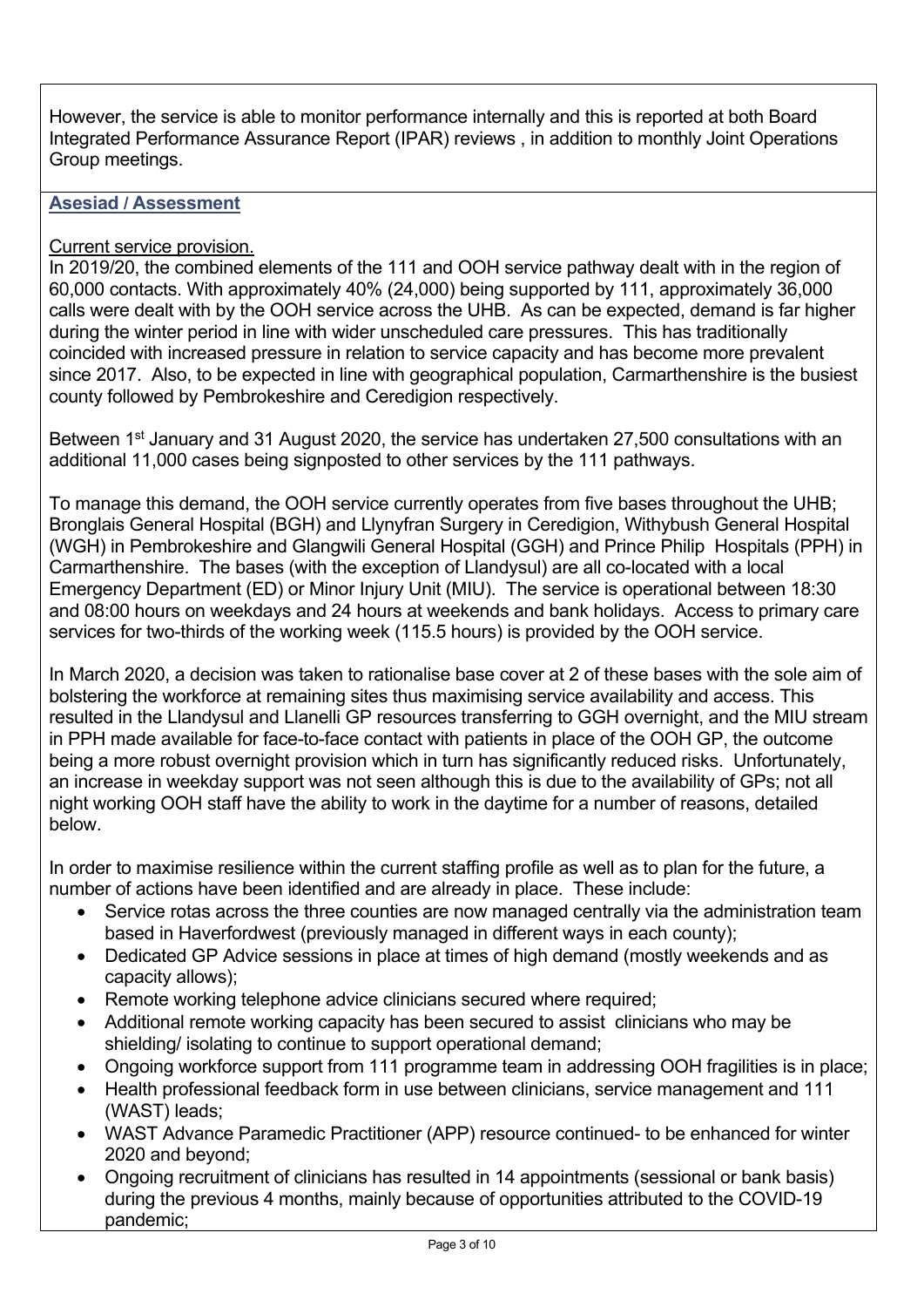- Rationalisation of overnight bases in place since March 2020 and Executive Team decision which is intended to reduce the clinical risks for patients who reside in a locality where there is variable (or little) overnight service cover. This appears successful and provides support to the wider service delivery whilst reducing some workforce-driven risk;
- Programme Management Office (PMO) project to assess current service provision and risk then work towards a service and workforce redesign is presently on hold due to the COVID-19 situation.
- As a part of the PMO work, a new approach to engage with the GP network was held in terms of a workshop in October 2019 and whilst further workshops had been planned to be held in 2020, these have not taken place due to the current COVID-19 pandemic.

## Clinical Workforce.

The service is based on a traditional GP model and within the locality. Efforts to increase the membership of the GP workforce have not had any significant impact in recent years especially in relation to contractual staff membership. The current medical workforce profile is as follows:

| <b>County</b>  | <b>Number of</b><br><b>Salaried GPs</b> | <b>Number of</b><br>sessional<br><b>GPs</b> | <b>Total number</b><br>of GPs |
|----------------|-----------------------------------------|---------------------------------------------|-------------------------------|
| Pembrokeshire  | 5                                       | 11                                          | 16                            |
| Ceredigion     |                                         |                                             | 15                            |
| Carmarthenshir |                                         | 42                                          | 42                            |
| е              |                                         |                                             |                               |
|                |                                         |                                             | 73                            |

In addition, there are two whole-time equivalent Advanced Paramedic Practitioners and one part time salaried ANP. They are supported by a further 5 ANPs on a bank basis. The service is currently seeking to cover 769 clinical hours per week (with 424 of these occurring at weekends). Bank holidays are an additional staffing pressure.

The most significant issue with the current staffing profile is the reliance on and the ability for the majority of staff to opt in to available work. The impact of staffing shortfalls will be discussed later in this report.

Risk Management- Reporting, Performance Monitoring And General Accountability. The service reports to a variety of teams, panels and committees in order to provide an overview of service provision and – when required- details on relevant mitigations associated with staffing risks.

The most frequent escalation tool is that of situation reports (which are based on risk scores derived by available capacity). These are circulated twice weekly to UHB managers and executives along with operational leads in WAST (999 and 111) as well as WG and the 111 project team. Where potential risks to HB ED/MIU demands are identified, the service will escalate those on a daily basis to general managers for awareness and direction. Any mitigations are also included to ensure service provision is as strong as possible within any given circumstance. An example would be the deployment of an advanced paramedic to cover a locality where no GP staffing has been secured.

Recently, the service has now formed a new clinical governance arrangement whereby the Deputy Medical Director (Community and Primary Care) meets with service leads on a bi-weekly basis in order to increase the assurances and governance arrangements which are needed to ensure the service operates safely. As an example of the work streams identified in this context, the medical appraisal process is being revised and a plan generated for the Clinical Lead GP to undertake GP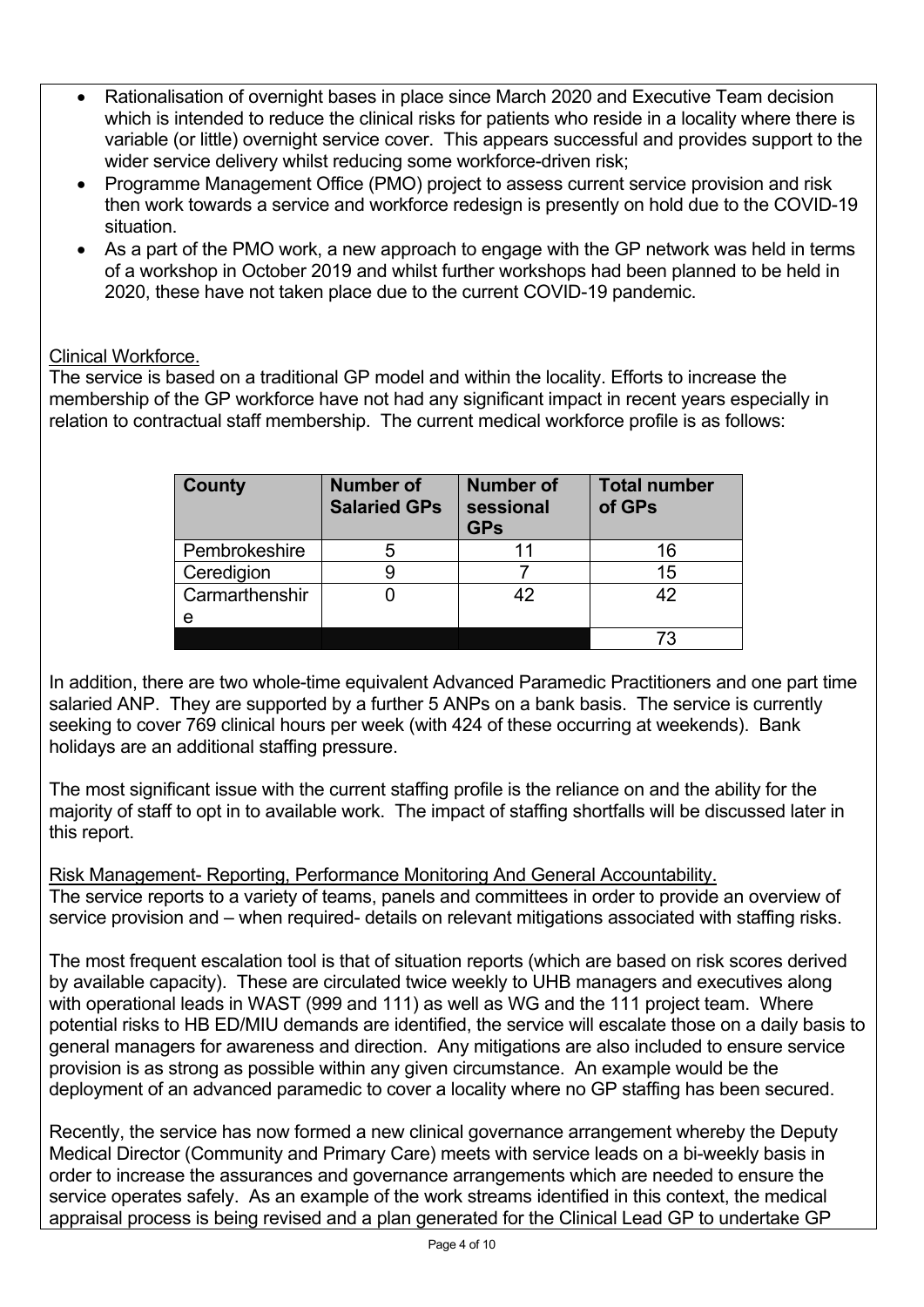performance reviews (which include case audits). This is in addition to other audits which occur within the service. In addition, the monitoring and management of complaints has been enhanced and all Datix complaints and concerns are now reviewed by the Associate Medical Director where required.

In terms of assurance related to service performance, certain indicators have been regularly monitored by the Executive via quarterly performance reviews, prior to them being suspended in March 2020 due to COVID-19. However, a focus on performance monitoring continues via IPAR submissions to the board. Detailed exception reports are prepared to provide context to targets that are not met, and for the most part, the lack of a sufficiently stable workforce is identified as a root cause of any breach in performance.

Furthermore, reports to the People, Planning and Performance Assurance Committee (PPPAC) and QSEAC together with frequent scrutiny from the Community Health Council (CHC) are other avenues where the service is held to account.

As part of improvements to the governance, which oversees OOH services, an OOH peer review was convened in 2018. A follow up review was completed in 2019, with an action plan developed to progress the actions identified.

### Service Escalation

It is understood that in order to provide maximum service resilience, promote assurance and to minimise risks to patients, the service must escalate concerns in relation to clinical staffing. The service escalation framework is currently in development and input has been sought by service leads at the All Wales OOH Forum in which WG are in attendance. At present, the following process is employed; available clinical hours required are identified and hours that are secured are plotted into a matrix. This gives a predicted shift-fill percentage, which is then RAG scored. The following ranges are then identified:

| <b>Escalation Level</b><br>and RAG rating | Level 1 | Level 2 | Level 3 | Level 4 | Service re-direction if overall<br>shift fill rate falls below 40% |
|-------------------------------------------|---------|---------|---------|---------|--------------------------------------------------------------------|
| for Traffic light                         | $90% -$ | $80% -$ | 70%-79% | $40% -$ | <39%                                                               |
| system                                    | 100%    | 89%     |         | 69%     |                                                                    |

At present the service informs a list of Executive, hospital and other stake holding leads (such as WAST emergency medical services) of this staffing position. In order to better understand how the service provision may affect patient experiences within escalation level, please note the following:

| <b>Escalation</b><br>Level | <b>Descriptor</b>                     | <b>Potential risks</b>                                                                                                         |
|----------------------------|---------------------------------------|--------------------------------------------------------------------------------------------------------------------------------|
| Level 1                    | <b>Steady State</b>                   | No risks to patients identified (managed as usual)                                                                             |
| Level 2                    | Moderate pressure                     | Low staffing level that reduces service quality<br>(managed as usual)                                                          |
| Level 3                    | Severe pressure                       | Service operating with potential reduced<br>effectiveness / lack of available capacity / increased risk<br>to patients         |
| Level 4                    | Extreme pressure                      | Significant risk to patients / non-compliance with<br>national standards                                                       |
| Level 5                    | Crisis point (business<br>continuity) | An event which impacts on a large number of patients /<br>gross failure to meet national standards / unsafe<br>staffing levels |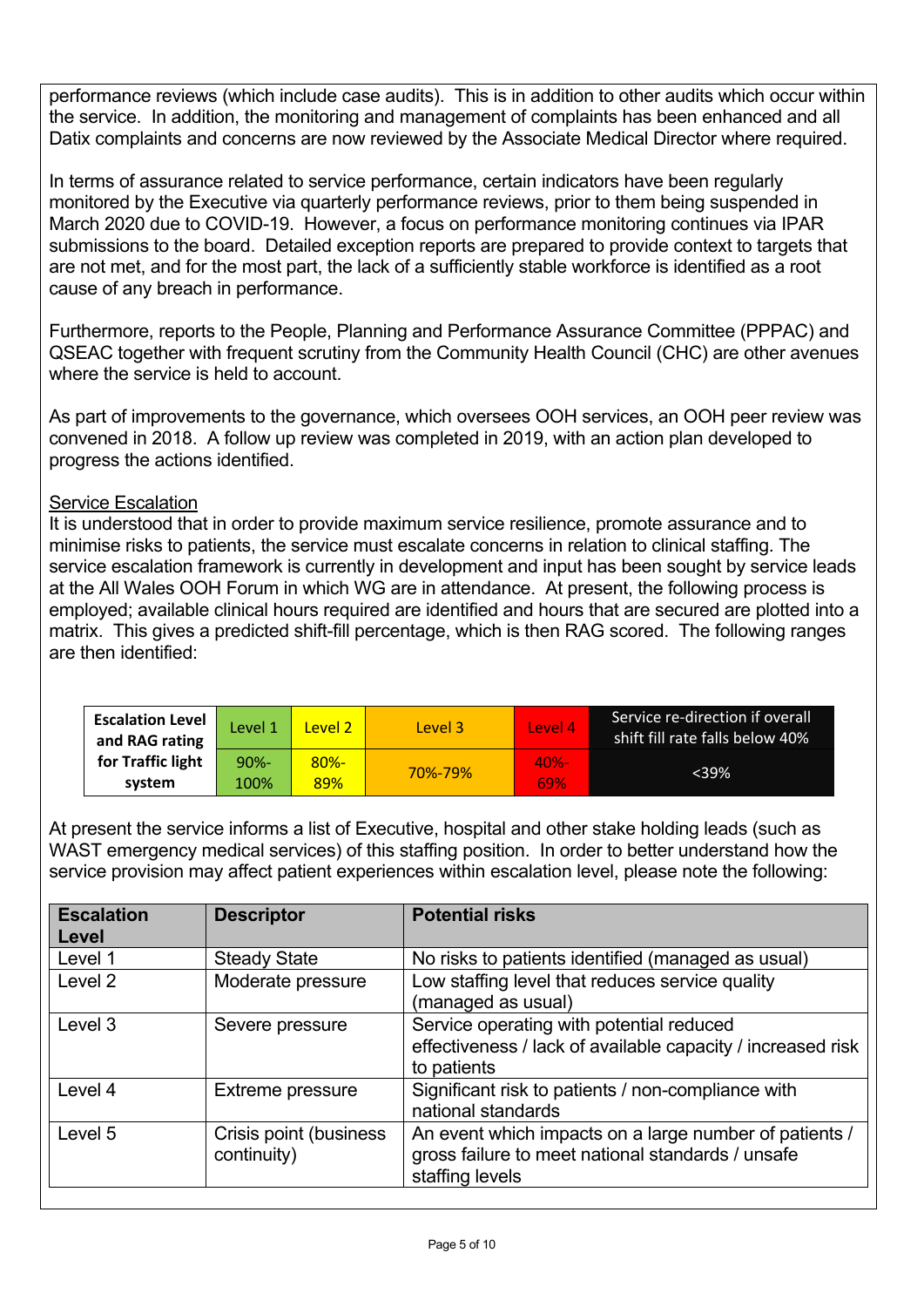In reality, 111/OOH National Standards and Quality Indicators will drive much of the escalation scoring where it is anticipated in advance of a shift that quality cannot be met. When reviewing activity, however, risks are mitigated by moving demand to available capacity and ensuring available capacity is fully utilised. Therefore, aside from initial escalation, management of the service generally stays within the service as there is little increase in demand on wider HB services such as ED. In addition, even where cases are delayed by demand/ capacity issues, these cases are often finalised within 6 hours of contacting the service.

To give an example, in Pembrokeshire on Saturday 12 September 2020 between 8am and 7pm, the service operated at 40% capacity. However, within the system, even at 40% (4 out of 10 shifts filled) there was capacity to undertake 80 consultations (based on an average of 4 cases per hour). It is understood that cases vary in length, and this is the average taken to provide services within the organisation. During the same hours, 87 calls were placed. With some support from neighbouring GPs (and from the ambulance service), there was sufficient capacity (in retrospect) for the shift to operate, despite being reported as a Red risk, and so from this point of view, the risk needs to be considered as relative.

For Members assurance, the Standards and Quality Indicators - 111 and OOH in Wales (2018 V5) are currently being reviewed nationally to ensure performance monitoring is maximised.

### Temporary Service Changes

As discussed earlier, in response to risks formally raised by operational service clinicians and 111 leads, OOH leads presented a range of options to the Executive with the aim to increase service resilience and hence reduce operational risk. The risks were predominantly two-fold:

- 1. the risk to patients who have waited an excessive time before response by an available clinician;
- 2. the risk to clinicians who are operating in sub-optimal staffing situations, covering wide areas of the HB footprint in less than agreeable circumstances.

In response to these concerns, a review of capacity and demand has been completed which indicated that weekday evening and overnight shifts were reasonably well staffed across each of the 5 bases, whilst service demand was low and therefore risks and service escalation was within very low limits. By contrast and in line with unscheduled care expectations, demand was seen to be much higher during weekend periods, yet service provision was much more variable, especially within Carmarthenshire. These shortfalls often placed increased strain on the staff who operated from Pembrokeshire and Ceredigion.

The preferred option resulted in a transfer of the overnight resource in Llandysul combined with the introduction of a new pathway in Llanelli, utilising the MIU system to support OOHs flow in that locality. The aim was to provide two GPs at the Carmarthen base (where possible supported by an APP) to provide cover for South Ceredigion and the entirety of Carmarthenshire. It should be understood that both Llandysul and Llanelli bases suffered with poor staffing positions and overnight cover was often missing, leading to closures (sometimes unpredictably) of those bases. This in turn applied pressure to the Carmarthen resource, which led to variable staffing provision in that base, exacerbating the issue and reducing fill rates further.

The rota provision since March 2020 indicates that from a service delivery perspective, the reallocation of resources has been mostly successful. The approach to the staffing of the Carmarthen base has also been reviewed and as of 1st September 2020, the GGH base rota looks far more stable than in the preceding 3 years. However, at the same time that this stability is being seen, the rota provision in Pembrokeshire is deteriorating to critical levels and this is across the entirety of the operational week. Sickness, leave and non-availability of sessional/ bank staff is contributing to this situation.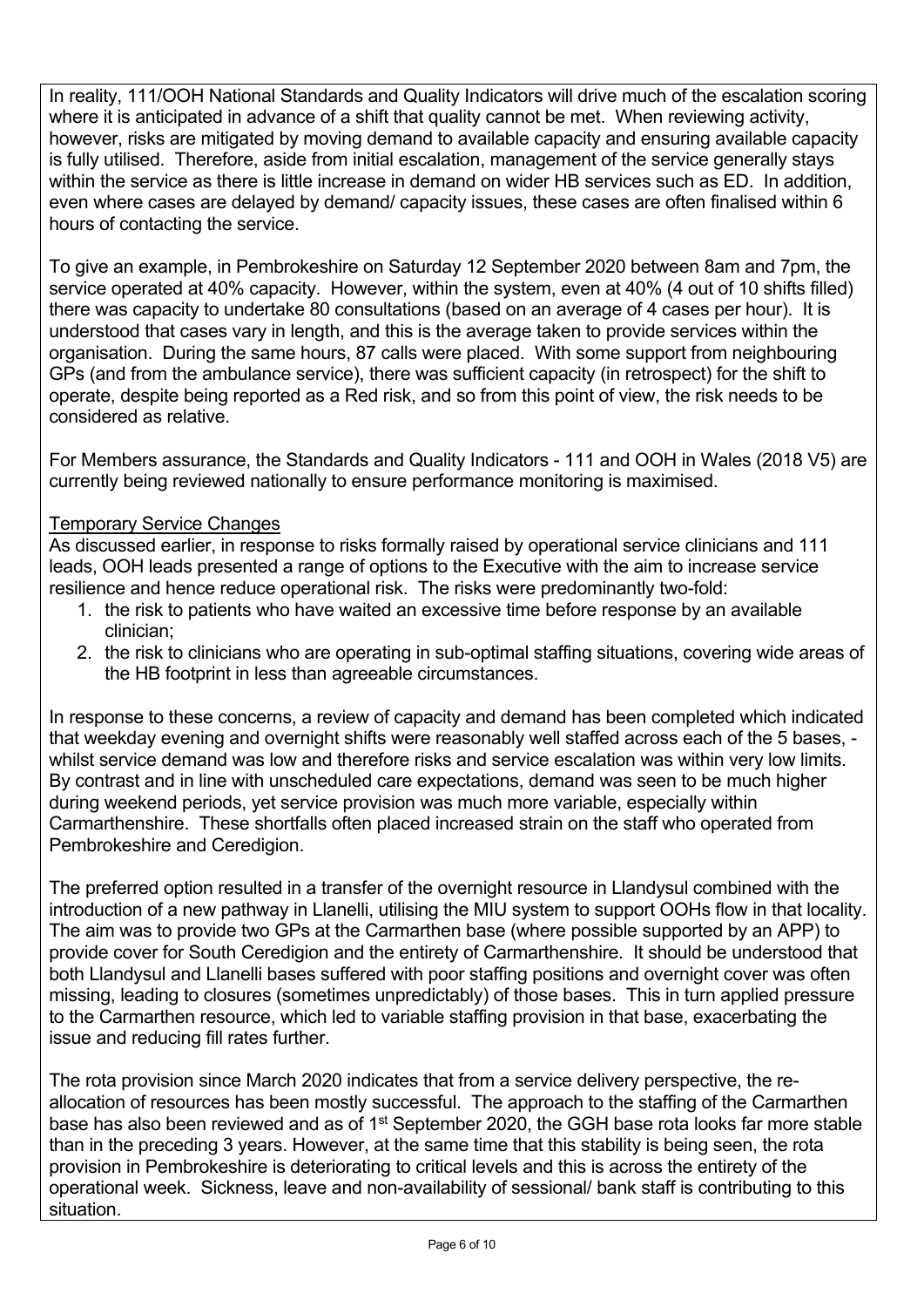# COVID -19.

Within 6 weeks of rationalising the bases, planning for COVID-19 commenced and very shortly afterwards, 15 new GPs came forward from across the HB to support OOH operations. This, combined with the application of lock-down measures, supported an almost instantaneous increase in the numbers of GPs, which led to the restoration of full service provision for a number of weeks. In addition, GPs now maximise telephone advice and consequently, a reduction in face-to-face reviews has been seen. At this time, approximately 80% of OOH demand is dealt with via telephone/virtual assessment and this is indicative of the model from which 111 is based.

However, and as anticipated, as time has gone on and restrictions eased, shift fill has fallen away and in the last month (24<sup>th</sup> July to 24<sup>th</sup> August 2020 inclusively), weekend cover ranged from 45% to 69% fill. Weekday cover remains almost universally stable - although there are some exceptions. All mitigating actions are deployed in response to reductions in rota cover including deployment of supplementary staff (e.g. APPs) and providing financial support to increase ED medical cover, as well as investing in remote working capacity, where at all possible.

### Patient perspective.

Whilst the rationalisation of the overnight bases appears a success in terms of service readiness and stability, service leads are aware of the need to understand the impact the changes may have had on patients, especially in terms of being able to access a GP in the OOH period in ways to which they are accustomed. The patient survey has yet to be undertaken and this is for two reasons. Firstly, the team who were working to support the service with this work have been temporarily reassigned to other roles in respect of the COVID -19 HB response. Secondly, even without the service changes, the increase in GP advice (meaning care is provided closer to the patient's home than ever before) has meant patients may not have been disadvantaged by the changes, and in fact, the resilience brought about will be entirely beneficial. Service leads are working with the engagement team to review this process, amend the previous planning to account for COVID-19 and work to better understand how the current service delivery is supporting patient access, journeys and outcomes.

#### Datix - Incident and Complaint Analysis- January to August 2020

In order to provide further assurance to the Committee, a review of Datix submissions has been undertaken in order to identify or understand patient concerns and to highlight any incident that has impacted on patient experience/ safety. This is reflective of the journey made by the service from an extremely high risk position (with frequent base closures in January 2020) (Risk 129 at level 15 Extreme), through the overnight service changes affecting the Carmarthenshire and Llandysul bases and then into the first phase of the Coronavirus planning and demand (Level 12- High).

Members should be assured that Datix risks and incidents are reviewed on a monthly basis by the Service leads and there is an additional review made by the OOH complaints governance team, and the SDM and clinical lead then provide a report to the Joint Operations Group as well as to the All Wales OOH forum.

Between January and August 2020, the service has received 16 Datix incident submissions and 19 complaints. Many of these are multi-service orientated and OOH is implicated in part of a patient journey. Given the focus on staffing and service readiness, the records have been reviewed and of the 35 submissions, 10 are pertinent to the staffing profile of the service. A summary is shown below:

| <b>Service</b><br>Number of<br>escalation<br>level at time<br>complaints<br>concern<br>of escalation<br>occurred | <b>Significant Issues</b><br>Datix Incidents/<br><b>Raised</b><br>relating to level | <b>Findings/Learning</b> |
|------------------------------------------------------------------------------------------------------------------|-------------------------------------------------------------------------------------|--------------------------|
|------------------------------------------------------------------------------------------------------------------|-------------------------------------------------------------------------------------|--------------------------|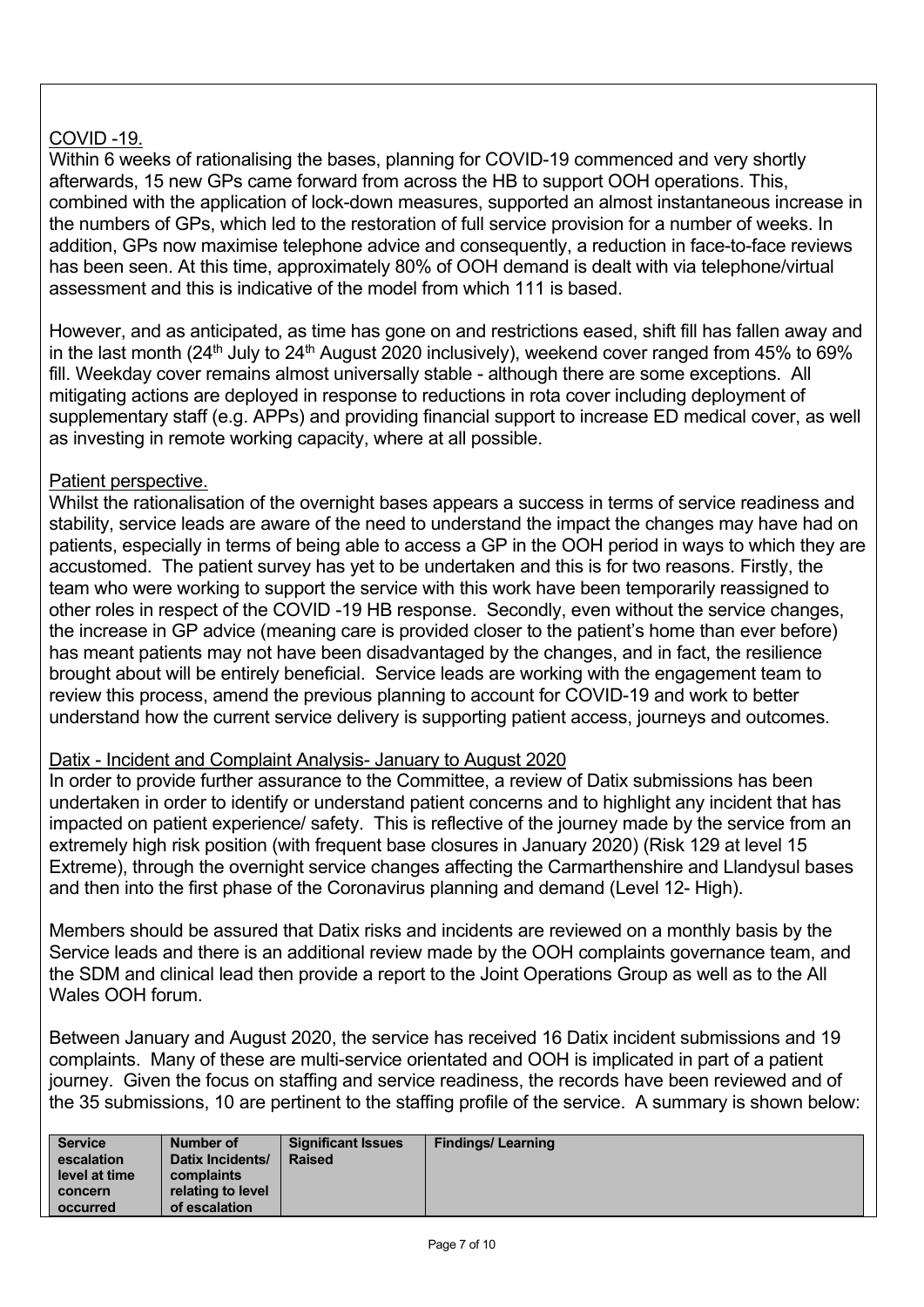| Level 4<br>45%-60%<br>variable | 5            | -Poor staffing<br>profile and other<br>service issues<br>-Delays in contact/<br>call back<br>-Appropriateness<br>of HV request<br>-Delay in care due<br>to no local GP<br>cover | >Service has introduced additional admin support to "comfort<br>call" patients, ensuring they are aware of service pressure- and<br>confirming no deterioration. (*This has been suspended<br>because of Covid)<br>>Patient expectation often exceeds clinical need in terms of<br>how they interact with the service- such as home visiting<br>"requirements"<br>>Escalation policy supported by local communication is<br>paramount to maximising available capacity without affecting<br>ED pressures<br>>Where delays are upheld, they have been part of a complex<br>level of activity where higher priority cases have had to take<br>priority<br>>Alternate resources (such as 999) are sometimes an<br>appropriate alternative but in some cases, the originator of the<br>call will feel it not appropriate- potentially adding to delays. |
|--------------------------------|--------------|---------------------------------------------------------------------------------------------------------------------------------------------------------------------------------|-----------------------------------------------------------------------------------------------------------------------------------------------------------------------------------------------------------------------------------------------------------------------------------------------------------------------------------------------------------------------------------------------------------------------------------------------------------------------------------------------------------------------------------------------------------------------------------------------------------------------------------------------------------------------------------------------------------------------------------------------------------------------------------------------------------------------------------------------------|
| 74%                            | $\mathbf{1}$ | Management of<br>diabetic patient by<br>GP operating out<br>of locality                                                                                                         | Care home patient needing GP input- no local OOH resource<br>but other GP supported from outside of locality to manage pt.<br>After no improvement in 48 hours, patient was admitted.<br>Access to in-hours GP was also restricted.                                                                                                                                                                                                                                                                                                                                                                                                                                                                                                                                                                                                                 |
| 85%                            | 1            | Delayed call back<br>by OOH service                                                                                                                                             | Staffing profile was poor - appropriate escalation had been<br>made with all available service mitigations deployed.<br>Alternative community based support has been identified as a<br>result and access to these services agreed in order to better<br>support the patient. This includes specialist support from<br>Macmillan services. Patient did not come to harm in this<br>instance, complainant required assurance to feel able to<br>access OOH services should the need arise in the future.                                                                                                                                                                                                                                                                                                                                             |
| 90%-94%                        | 3            | >Community nurse<br>re delayed access<br>to OOH GP<br>>Complaint that<br>OOH did not<br>respond<br>>Failure by OOH<br>service to contact<br>patient following<br>111 input      | GP was available but not at same times as RN- conflicts in<br>caseloads. Additional resourcing may have reduced delay as<br>well as use of /access to video technology. Virtual assessment<br>platform has since been rolled out.<br>No evidence of call being placed to OOH (or to 111)<br>Evidence supports attempts to contact x2- but patient did not<br>answer call                                                                                                                                                                                                                                                                                                                                                                                                                                                                            |

When assessing the concerns listed above, it is clear that access to the service is not a significant concern in the context of the 27,500 consultations that were conducted in this period by the OOH service and this figure excludes the 11,000 being supported by the 111 front end. There are issues, which relate to patient expectation as opposed to clinical need as well as operating in ways other than those traditionally observed, such as appropriate to contact alternate resources such as WAST if patient safety is a concern. In relation to two concerns which did accurately reflect poor service provision, no patient harm was identified and the delays are related in part to the correct prioritisation of other patients.

Any learning that is identified is reported back into a variety of streams to include HB, 111 Joint Operations Group and also into the all Wales OOH Forum. Learning is also discussed in terms of the transformational opportunities and, when the transformation project office has the capacity to reconvene the OOH working group, learning will be utilised to inform the need for change and help to identify improvements to the current levels of service delivery.

## Corporate Risk 129.

As will be noted from the detail provided, there are several factors (some on a national scale) which are affecting the ability to deliver care within the OOH Service. The resulting staffing profile and service risks are reflected in Risk 129. This risk is reviewed regularly and amended as able or as required with any new actions identified as appropriate.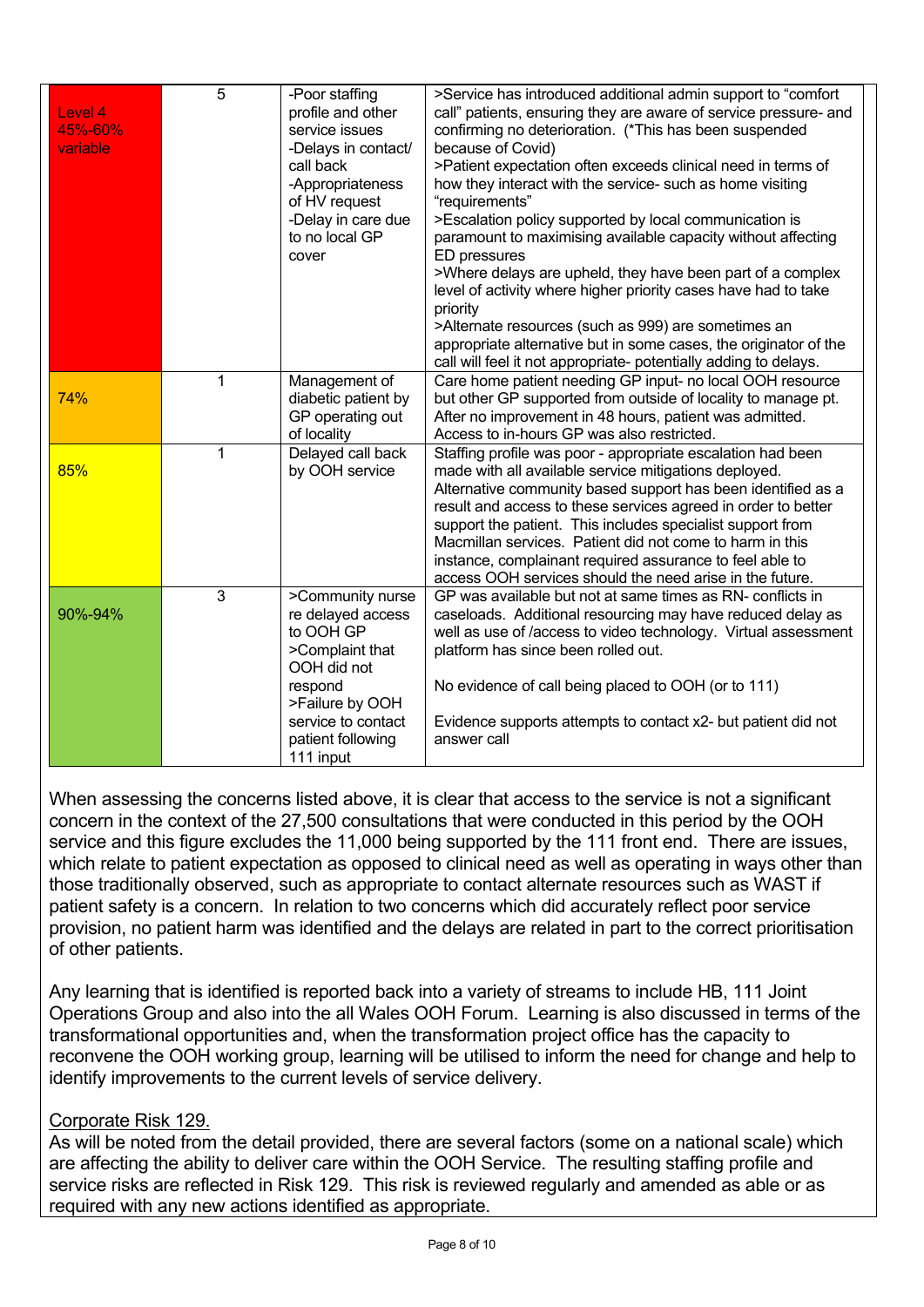Consideration has been given to reducing risk in line with demand reductions, with a view to review and possibly increase the score in the winter period in reflection of demand and available capacity. This is reflected in the current score of 12 (High). In addition, consideration to limit the risk to weekend hours has also been made. However, given the variations in cover affecting all 3 counties at any time, this is not a viable option at the current time.

It was hoped that as the Carmarthen base rota stabilised, the risk could be reviewed in the context of base rationalisation, however the deteriorated Pembrokeshire situation is hindering that opportunity at this time.

Therefore, the unpredictable nature of the OOHs workforce, the sickness and retirement factors combined with pan-Wales recruitment issues are making any significant change to the risk scores extremely challenging. With potential staffing complications relating to the COVID-19 situation adding further pressures, the potential to need to increase the risk remains a very real possibility and this is kept under continuous consideration by the management team.

## Summary.

The delivery of OOH services is a complex matter and is reliant on a workforce, the majority of whom have the option to opt in (or opt out) of shifts coverage and this is due to there being very few salaried (contracted) clinicians. The demographic of the local GP network is concerning given the proximity to retirement that many are facing. In addition, there are sickness issues that are affecting a number of staff on a long-term basis together with shortfalls that are explicitly related to the COVID-19 pandemic and related infection control directions.

The variable risk profile is attributed predominantly to the staffing positions and this has resulted in the formal submission of concerns from service clinicians along with 111 staff. In turn, the service has, with the support of the Executive Team, made temporary changes to the operating structure of the service in the overnight period, which for the most part have improved access and stability as well as increased resourcing. This is with the exception of weekend cover.

More formal review of this service change and its impacts on patient journeys is yet to be undertaken due to the current COVID-19 responses.

The temporary increase in OOH medical staffing (and service stability) seen at the start of the pandemic (combined with lockdown restrictions) has only brought a temporary reprieve and in recent weeks, the shift fill rates have reduced to critical levels at times. These are escalated via WG matrix to stakeholders.

Most recently, a change to the Carmarthen rota preparation appears to have mitigated the position however, this coincides with a deterioration in service provision in Pembrokeshire.

The variations in staffing combined with the risks faced across the region are reflected in Risk 129. Despite several actions being identified and solutions being implemented- and a consideration of how this risk may be applied differently, the fragility of the service remains evident and it is apparent that this risk may be retained as an active concern for some time to come.

#### Potential Solutions

Prior to the coronavirus outbreak, significant work had been conducted with the support of the PMO in response to OOHs being appointed an Executive priority. The need to restructure the workforce model had been identified and as work to start the production of a workforce model and subsequent business case was about to commence, COVID-19 issues emerged as the new challenge.